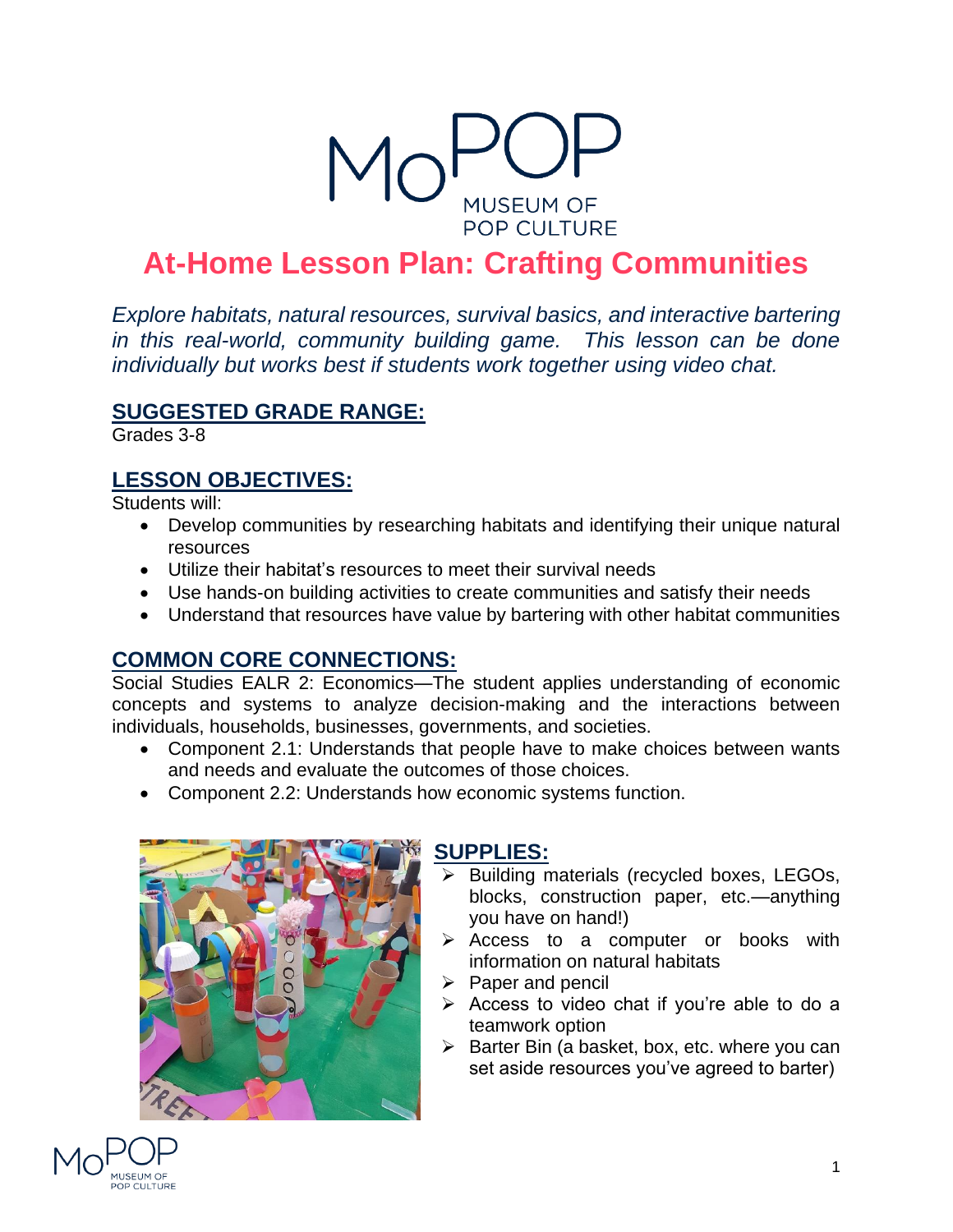### **TEAMWORK OPTIONS:**

Invite friends to participate! This lesson works best with multiple participants. Each participant will follow the lesson on their own. When it's time to connect, use video chat to share creations and barter for new resources.

**If your student is doing this lesson on their own**, choose two habitats to research and develop in Activity 2. They will use these two habitats and their communities for the rest of the activities.





#### *Teamwork Tips:*

- This lesson works best with no more than 5 habitats.
- Students in the same household may work collaboratively on a single habitat or individually on different habitats.
- Students in different households will work individually on Activities 1-3 and begin collaborating in Activity 4.



#### *Technology Tips:*

For the teamwork option, students will need to both **speak to each other** and **see** the communities they've created. There are numerous free video chat systems available that allow you to place and receive audio and video calls over a WIFI connection. Here are a few of our recommendations, but feel free to use whichever system works best for you!

- Zoom [\(https://zoom.us/\)](https://zoom.us/)
- Google Duo [\(https://duo.google.com/about/\)](https://duo.google.com/about/)
- Facetime (for Apple users, [https://support.apple.com/en-us/HT204380\)](https://support.apple.com/en-us/HT204380)

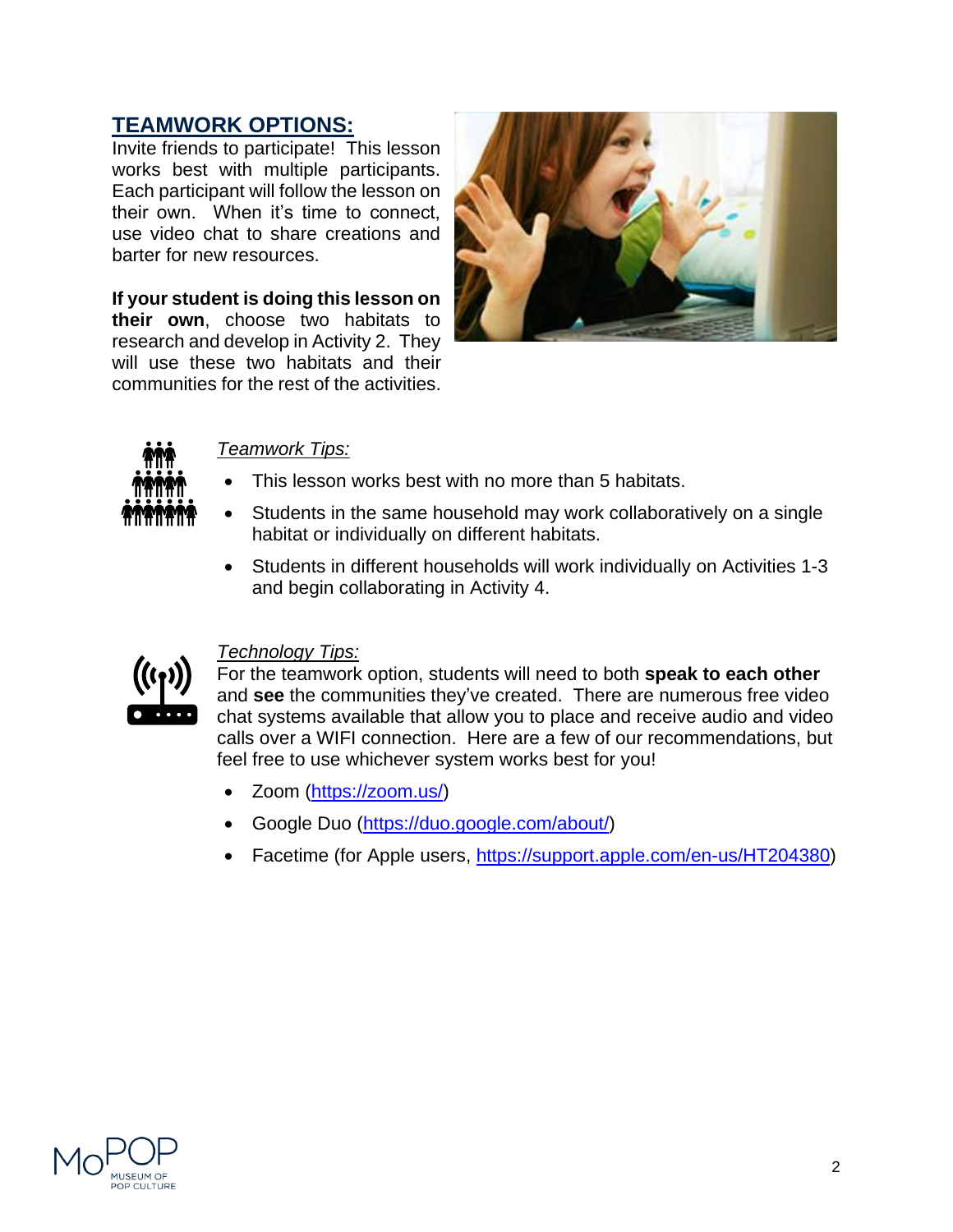# **LESSON GLOSSARY:**

| <b>Term</b>             | <b>Definition</b>                                                                                                                                                                                    |
|-------------------------|------------------------------------------------------------------------------------------------------------------------------------------------------------------------------------------------------|
| <b>Survival</b>         | The state or fact of continuing to live or exist, typically in spite of<br>an accident, ordeal, or difficult circumstances                                                                           |
| <b>Needs</b>            | An individual's basic requirements that must be fulfilled in order<br>to survive                                                                                                                     |
| <b>Wants</b>            | Things an individual desires that are not critical to survival                                                                                                                                       |
| <b>Habitat</b>          | The natural home or environment of an animal, plant or other<br>organism                                                                                                                             |
| <b>Natural Resource</b> | Materials or substances such as minerals, forests, water, and<br>fertile land that occur in nature                                                                                                   |
| <b>Community</b>        | A group of people living in the same place or having a particular<br>characteristic in common; a feeling of fellowship with others, as<br>a result of sharing common attitudes, interests, and goals |
| <b>Barter</b>           | To exchange goods or services for other goods or services<br>without using money                                                                                                                     |

### **LESSON INTRO:**

Simulation games like Minecraft help us explore real-world situations. They often have a few things in common:

- They are based in real-world scenarios.
- They have rules (although some of those rules can be bent).
- They have a creative goal rather than a Big Boss or enemy to battle.
- They are unique—each time you play them, they will be different!

We'll be using these elements in our lesson today. We are going to explore how communities develop and grow from meeting their basic survival needs to using their resources to meet their wants and eventually to bartering with other communities.

There are 5 activities in this lesson. Look for summary information about each lesson as well as what students will LEARN and DO.

Each lesson includes an estimated time to complete, but this may be adjusted as needed based on the student's interest.

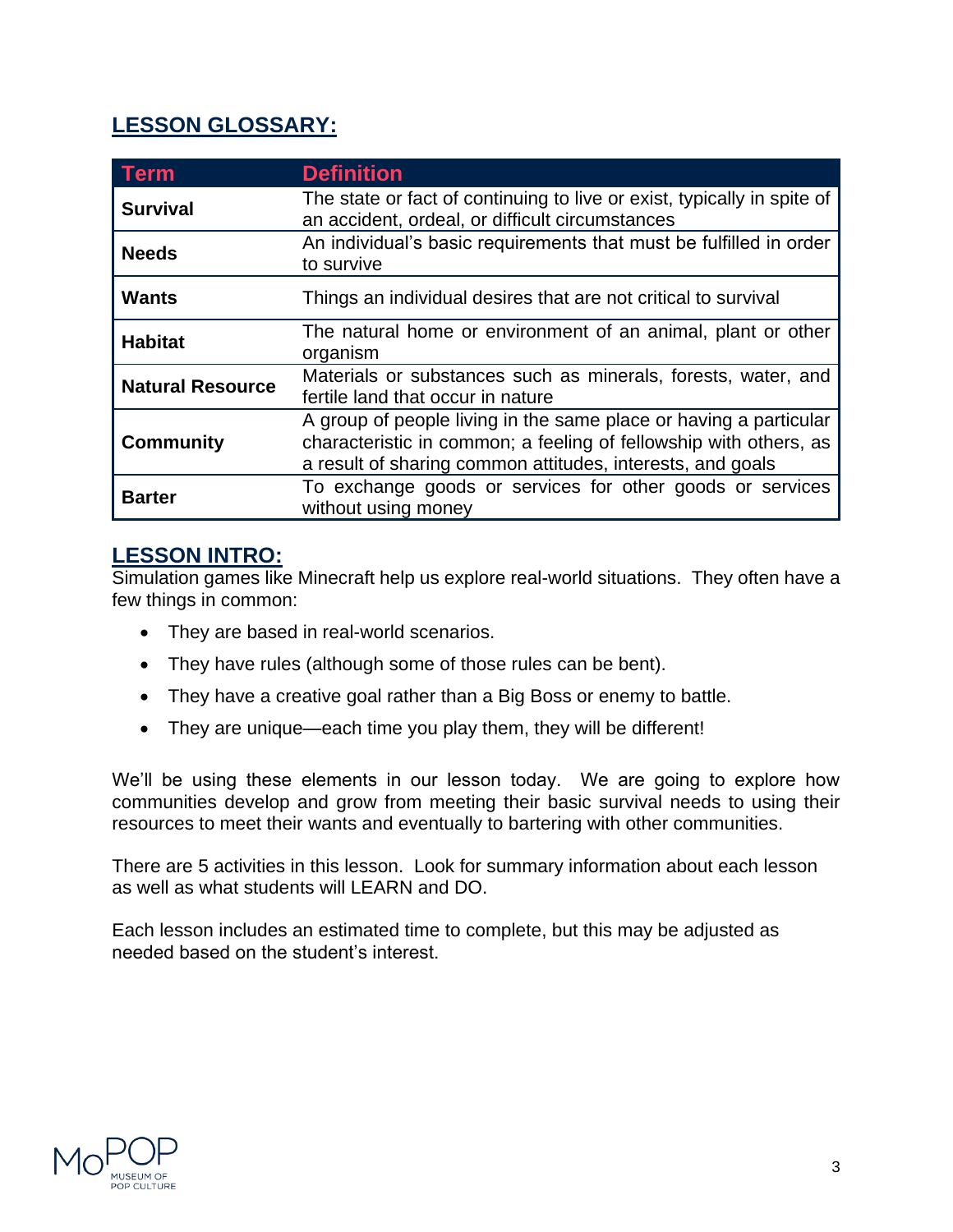## **ACTIVITY 1: SURVIVAL BASICS**

In this lesson, you'll explore the meaning of the term "survival" and learn the difference between our **needs** and our **wants**.



**Estimated Time to Complete:**

15 minutes



#### **Vocabulary Terms:**

- ➢ Survival
- ➢ Needs
- ➢ Wants

#### **DO:**

Choose a real-world habitat (a desert, a tropical island, etc.). Pick one at random for this example! You can use this same habitat in the next activity or choose a different one.

- Imagine that you have been dropped into this habitat with only the clothes on your back. **What do you need in order to survive?**
- What could you find in your habitat that could help you meet those **needs**?



#### **LEARN:**

Survival experts say there are four basic things you must have to **survive**. No matter where we are or who we are, we all need:

- Food
- **Water**
- Fire
- Shelter

These are our **needs**. **Needs** are things that we cannot survive without. You may need additional or unique things to meet your specific needs. Think about people who need medication or who use mobility devices—we **all** need food, shelter, water, and fire, but individuals in our communities may have additional needs.



Things that are not essential to survival are considered our **wants**. As your community grows, you can start meeting your wants.

➢ Think about your list of what you need to survive in your habitat. Are any of those things actually **wants** instead of **needs**?

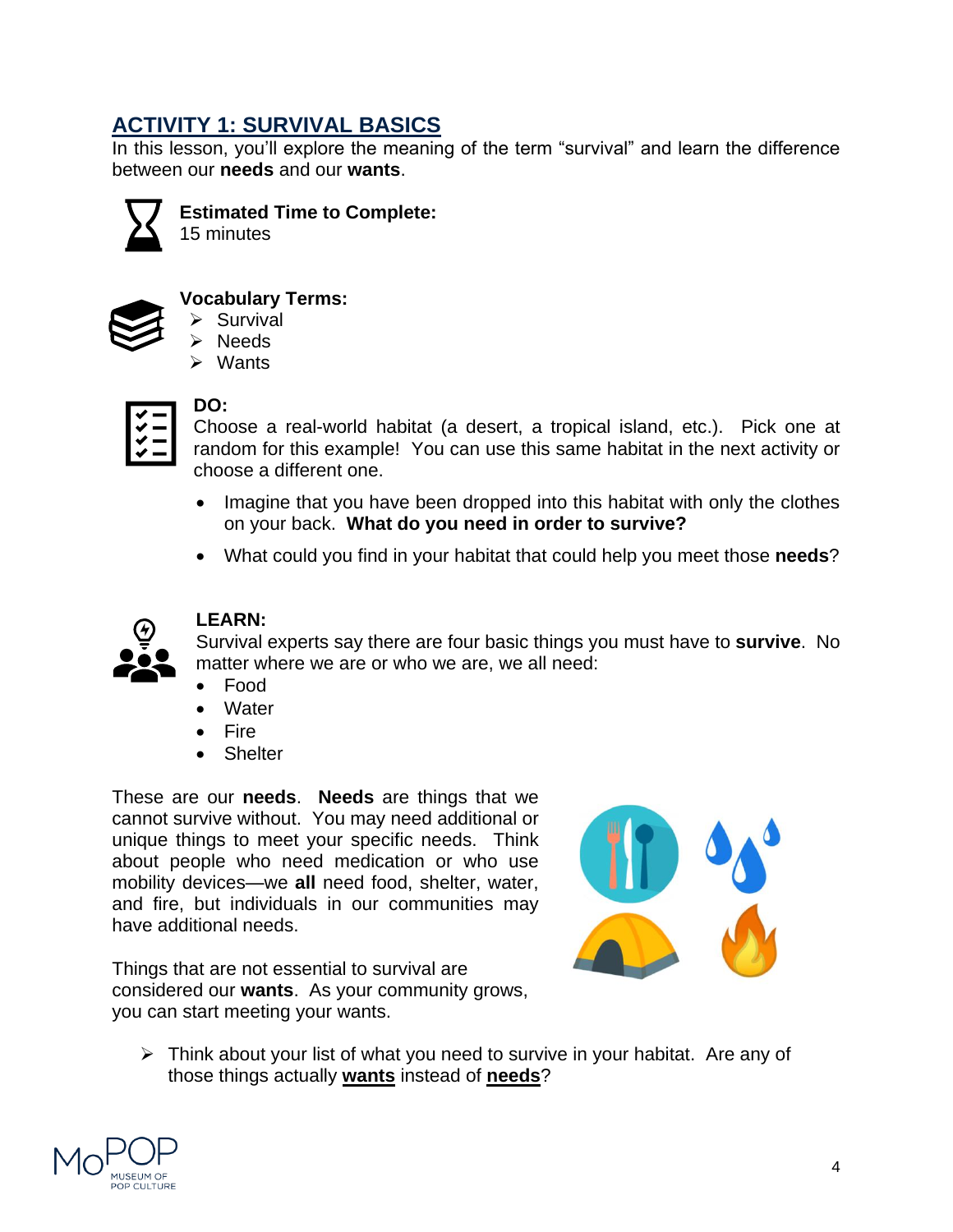# **ACTIVITY 2: RESEARCH A HABITAT**

In this lesson, you will select a **habitat**, research the **natural resources** available in that habitat, and strategize about how you can use those resources to meet their survival **needs**. *Students participating in the teamwork option should each choose one habitat. Students completing this lesson on their own should choose two habitats.* 



**Estimated Time to Complete:** 60 minutes



**Vocabulary Terms:**

- ➢ Habitat
- ➢ Natural Resource



#### **LEARN**:

A **habitat** is the natural home or environment of an animal, plant or other organism. Habitats can be anything from tropical islands to snowy mountains or from deserts to jungles.

Habitats have unique **natural resources**. A natural resource is any material or substance that occurs in nature, and it may include plants, animals, water, or other naturally-occurring element. Cotton, for example could be a natural resource but a t-shirt made from cotton would not.

#### **DO:**

Choose a **habitat** you would like to use. You will use this habitat for the rest of the activities. Remember to choose a habitat rather than a specific place (so think about a mountain rather than downtown Seattle).

- **Take notes!** Use the worksheet at the end of this lesson plan or create your own.
- **Research your habitat.**
- Identify **natural resources** available in your habitat.
- Brainstorm how you can use those natural resources to meet your four basic **survival needs**.
- *NOTE: If you are doing the teamwork option, each participant should choose a different habitat.*



#### **1. Choose a habitat**.

- **2.** You can only **use the natural resources in your habitat**.
- **3.** You must **meet your survival needs first**.
- **4. You must live in your habitat**—you are the founder of your community.
- *5. If you are doing the teamwork option, you will not interact with other habitats or communities at this stage.*

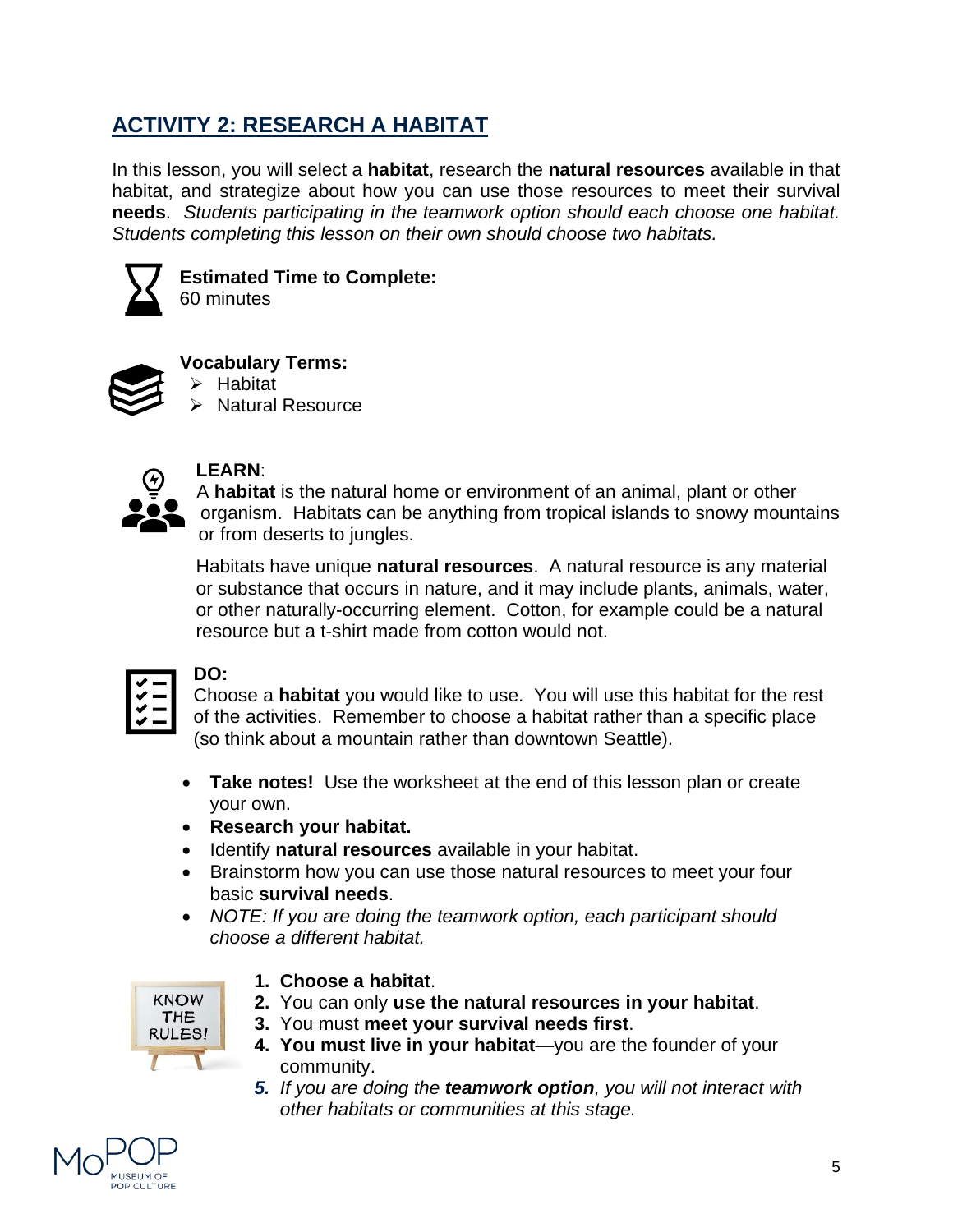## **ACTIVITY 3: BUILD YOUR HABITAT**

In this lesson, you will apply your research to create a miniature version of your habitat using building materials or crafting supplies. You can use LEGOs, Lincoln Logs, scrap wood, empty boxes, tissue paper--whatever you have available!



**Estimated Time to Complete:** 45 minutes





#### **Vocabulary Terms:**

- APPLY the terms you've learned!
- ➢ What **habitat** are you building?
- ➢ What are your **natural resources**?
- ➢ How will you use your natural resources to meet your **survival** needs?
- ➢ What do you eventually **want** to expand your community and make your life more comfortable?

#### **DO:**

Put your research to use and build a 3-D, miniature model of your habitat.

- Find pictures of your habitat for inspiration.
- Use building blocks, LEGOs, paper, or recycled materials to create your habitat.
- Take notes about how you use your resources to meet your survival needs.



#### **Things to Think About:**

- Where is your community's water source?
- What will you use for food?
- What materials will you use to build your shelter?
- Where will your shelter be?
- How will you make fire?
- What tools would help you, and how could you make them using only your natural resources?
- What are things you don't have in your habitat that would help you?

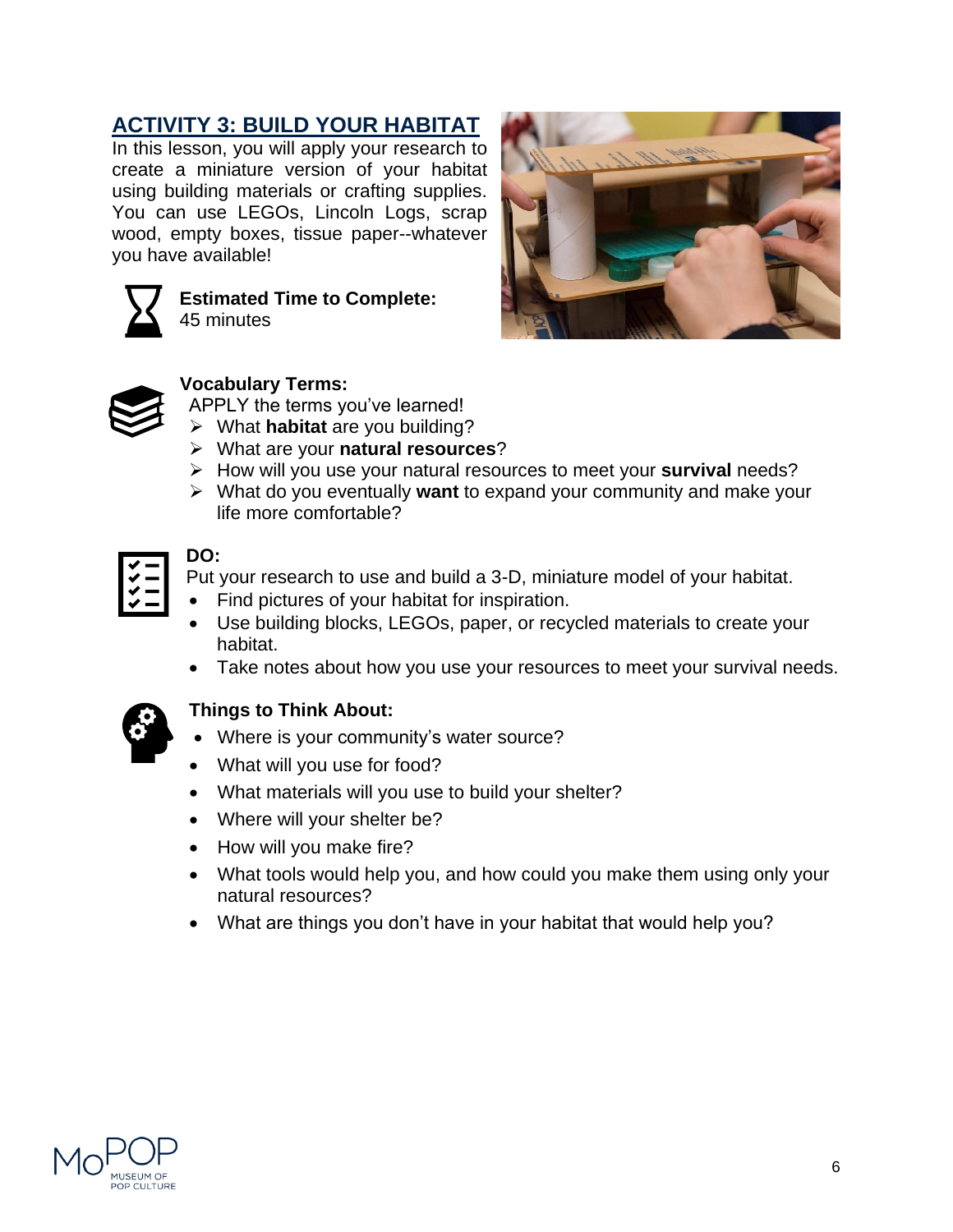

# **ACTIVITY 4: E-MEET YOUR NEIGHBORS**

It's time to explore other habitats and e-meet your neighbors (all with safe social distancing!)! Start a video chat with your team members to share your work. Take a video tour through their habitats and think about how you can support each other to grow and expand your communities.

*If you are doing this lesson on your own, think about the two habitats you chose and how their resources could support each other.*



**Estimated Time to Complete:** 30 minutes



**Vocabulary Terms:**

| Barter |
|--------|
|        |

| v |  |
|---|--|
| ✔ |  |
|   |  |
| v |  |
|   |  |

#### **DO:**

Learn about your neighbor's community, their habitat, and their natural resources by **asking questions**.

- Which habitat did they choose? Ask them to describe it as they show it to you on video.
- What are their natural resources?
- How did they use their natural resources to meet their survival needs?
- What has been hard or challenging for them?
- What do they wish they had?



#### **LEARN:**

Neighboring communities can help each other! Now that you've e-met your neighbors and know about other habitats, you have access to **other natural resources**. Since your communities don't have money, you'll use **bartering**. Bartering means exchanging goods or services for other goods or services without using money. **Use the Bartering Worksheet at the end of this lesson to track your barters.**

You have to decide what your goods and services are worth. For example, if someone offers you a feather in exchange for all of your fish, that might not be a fair barter. **Think about what your resources are worth.**



- You decide what your goods and services are worth
- You can barter anything in your habitat
- If you don't think a barter is fair, you can reject it or make a counteroffer
- Barters can help you meet your needs or your wants

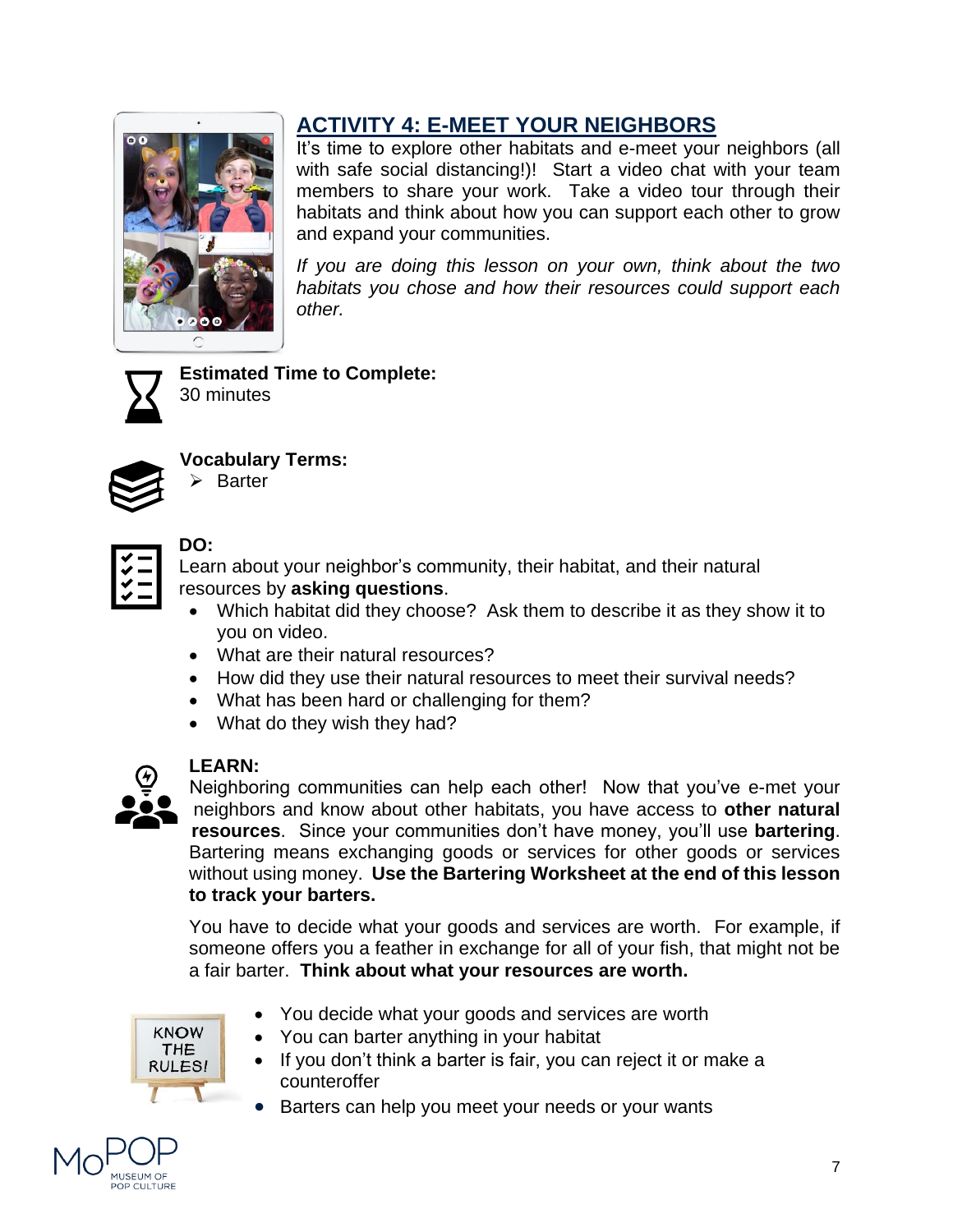

### **ACTIVITY 5: WRAP UP**

In this lesson, you have learned:

- What four things count as survival basics
- The difference between needs and wants
- Common features of habitats
- How to use natural resources to build a community
- How to determine how much your resources are worth
- How to negotiate with other communities



### **DISCUSSION QUESTIONS:**

- What did you enjoy the most?
- What was challenging?
- Talk about your barters—did you renegotiate or reject any of them? Why, and what did you do?
- How can you use what you've learned today?
- PARENTS/TEACHERS—what did you observe about the activity?



# **SUGGESTED EXTENSIONS**

- Use this activity to develop the setting for a story.
- Add challenges—think about how weather events would impact your community
- Imagine that your community is now facing a pandemic like COVID-19. How could you adapt to manage social distancing in your community?
- Expand your community to include more people and more habitats.
- Write a collaborative story about your communities and the people who live there.
- Build your community in Minecraft and explore other biomes.

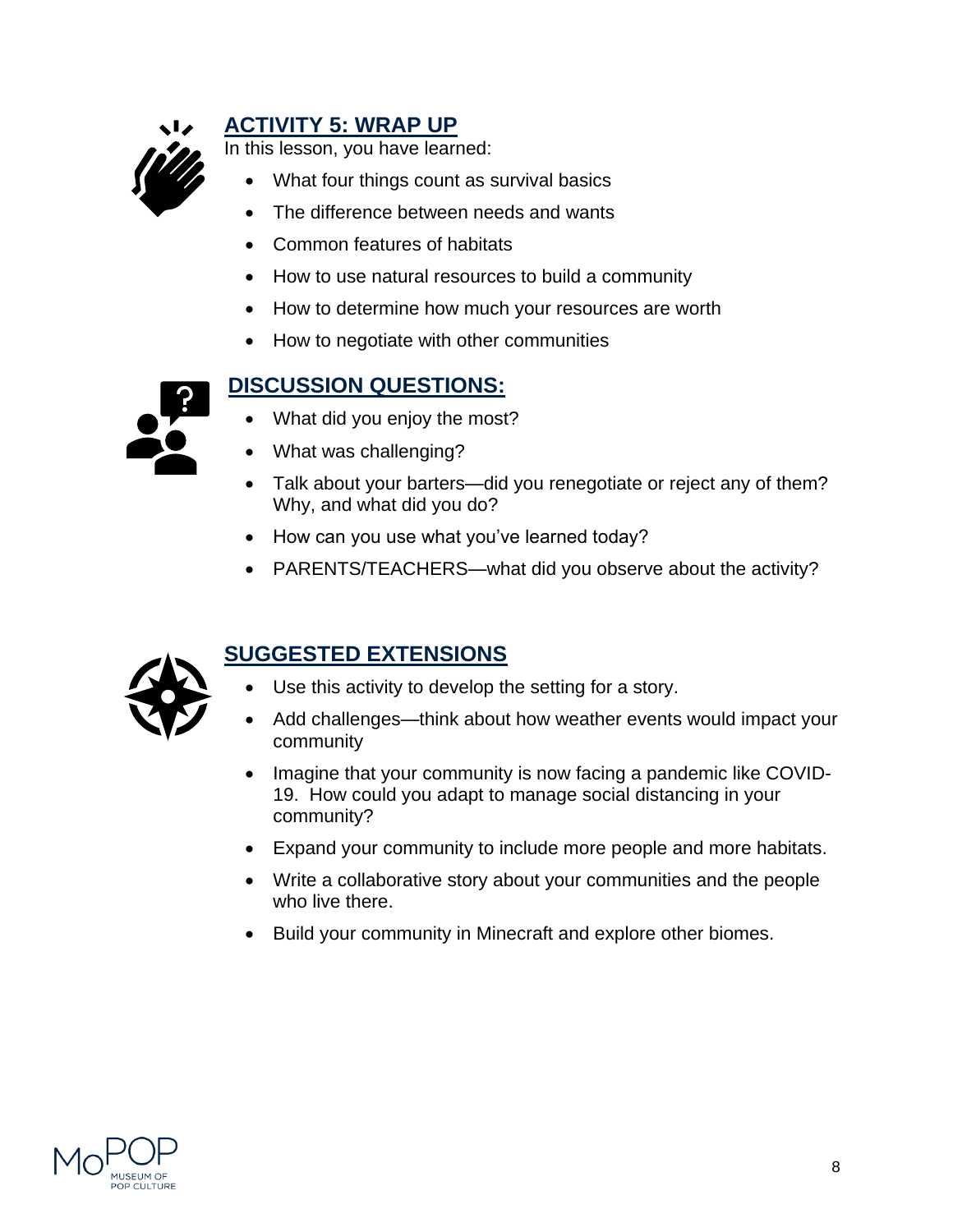

# **HABITAT RESEARCH WORKSHEET**

*It's time to research the habitat you'll use for the rest of the activities! Choose a real-world natural habitat (for example, a desert, a tropical island, a snowy mountain, a jungle, etc.). You can find information online or in books and magazines at your house. Look for images and videos of your habitat, too!*

| <b>HABITAT NOTES</b>                                                                                                                                                                        |  |  |
|---------------------------------------------------------------------------------------------------------------------------------------------------------------------------------------------|--|--|
| Take notes about what you learn as you research your habitat!<br>Write down information, draw pictures, or sketch your ideas.                                                               |  |  |
| Where is your habitat?                                                                                                                                                                      |  |  |
| Describe your habitat.<br>Is it a desert? An island? A snowy<br>mountain? Is it flat or hilly?                                                                                              |  |  |
| Based on your habitat, which survival<br>needs should you meet first?<br>For example, if your habitat is really cold,<br>you might need fire and shelter before<br>you need food and water. |  |  |
| What are your habitat's natural<br>resources?                                                                                                                                               |  |  |

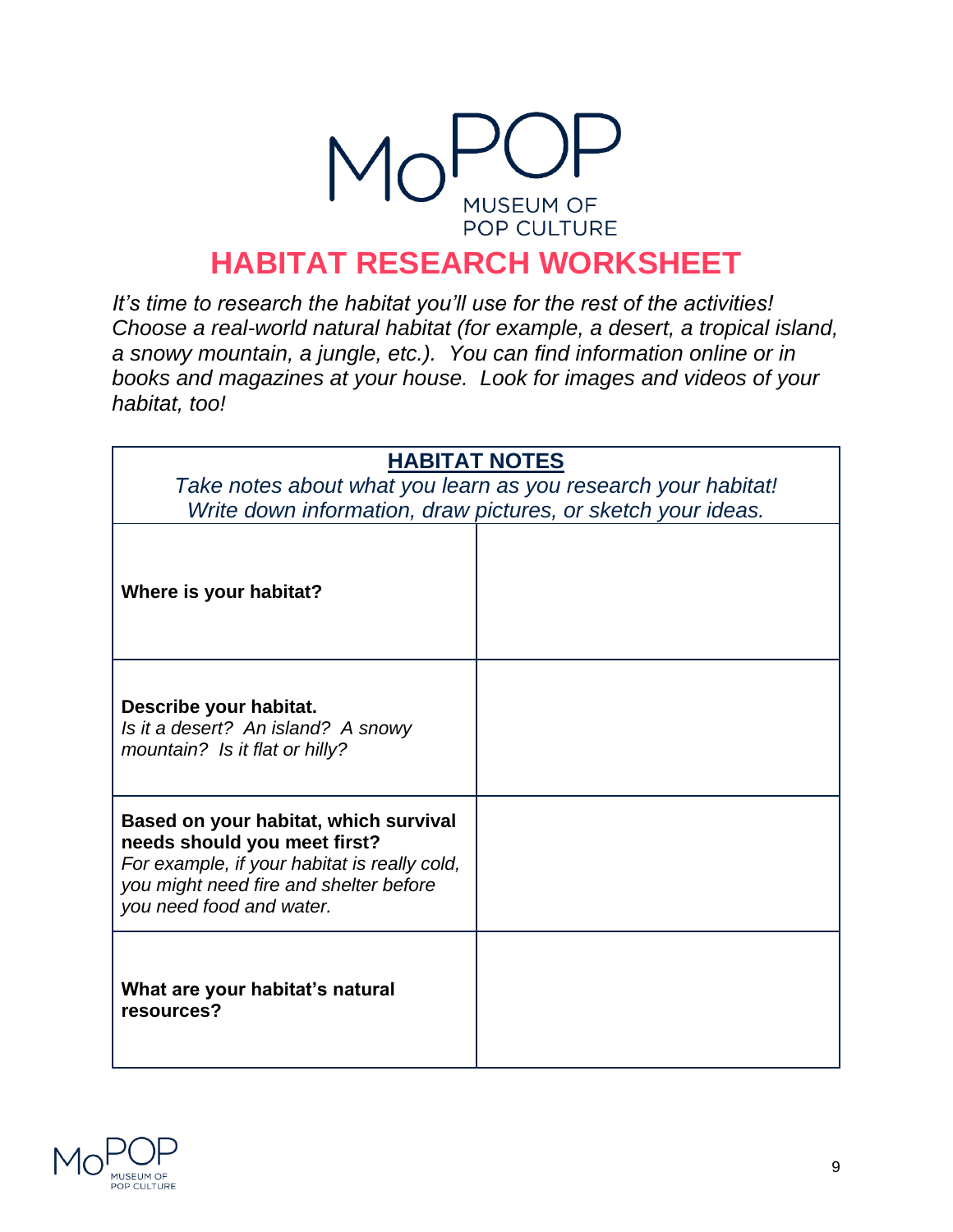| Where will you find water in your<br>habitat?                           |  |  |
|-------------------------------------------------------------------------|--|--|
| How can you use your natural<br>resources to make fire?                 |  |  |
| What will you use for shelter, and what<br>will your shelter look like? |  |  |
| What are your habitat's natural food<br>sources?                        |  |  |
| What tools will you need to use those<br>food sources?                  |  |  |
| How can you use your natural<br>resources to craft the tools you need?  |  |  |
| <b>Other Observations or Ideas:</b>                                     |  |  |
|                                                                         |  |  |